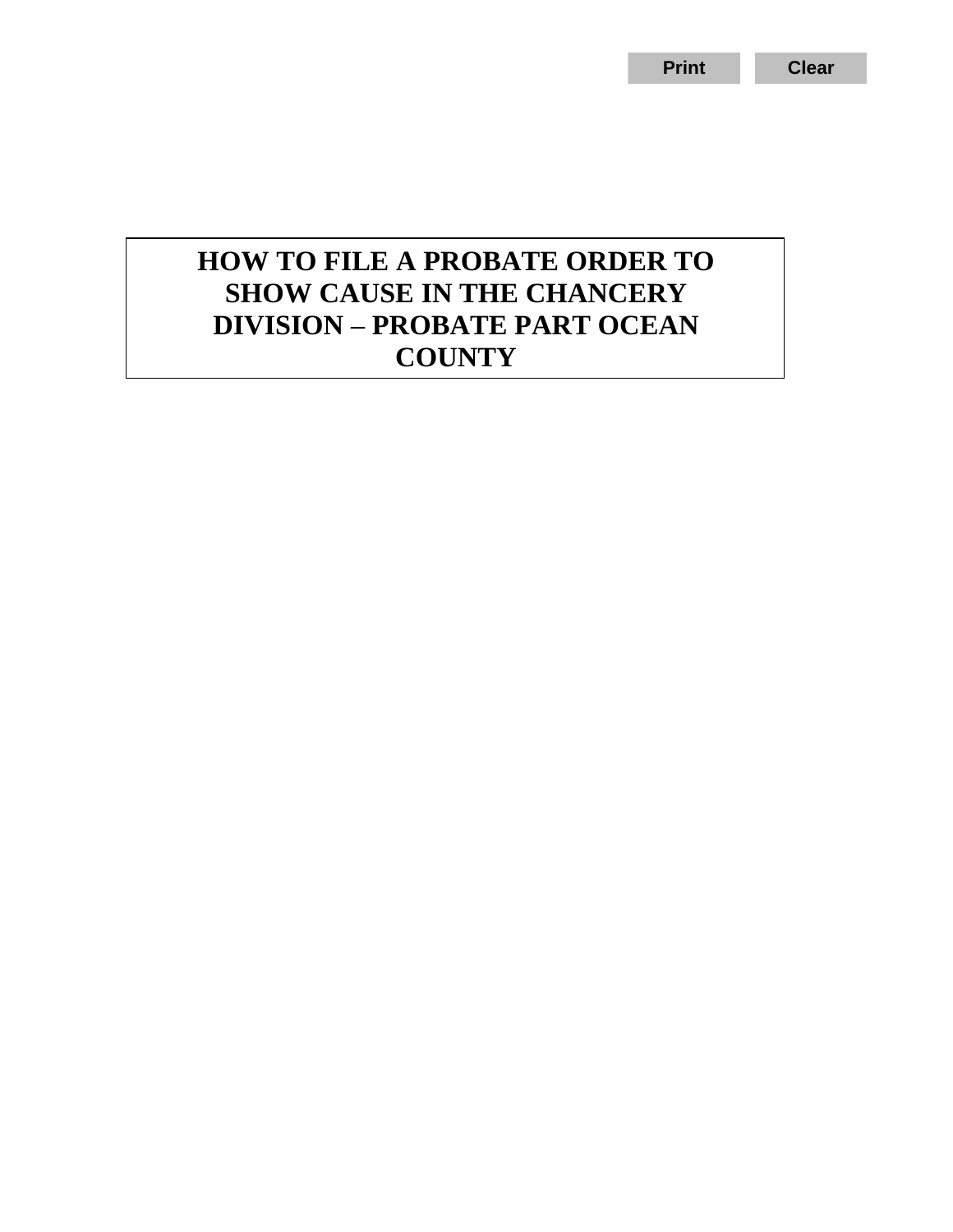### **ORDER TO SHOW CAUSE**

An "Order to Show Cause" (**OTSC**) requires the party(s) against whom it is entered to show cause on a specific date (**return date**) why a particular action of the court should not occur. Examples include restraints on someone from engaging in a particular activity (such as eviction from or possession of property), or why a Final Judgment should not be entered.

An Order to Show Cause may come in several different forms. Generally, they are filed when there is an emergency which requires immediate action by the court. Attached to this packet is a "Form Order to Show Cause." **You are required to complete the name, address and telephone portion of the Order to Show Cause, the names of the parties involved, and Paragraphs A through C of the preamble of the Order to Show Cause. The court will** complete the remaining portion of the Order to Show Cause. The filing fee for an Order to Show Cause is \$175.00, made payable to Surrogate of Ocean County.

An Order to Show Cause must be supported by a "Certification" (**Statement of Facts**), and any supporting documentation. A sample Certification is attached to this packet.

You must also file Complaint which sets forth your legal cause of action, and prayer for relief, and include all certifications required by the Rule of Court. You must also file a proposed form of order setting forth your requested relief.

Generally, after an Order to Show Cause is filed with the Clerk, the Judge will conduct a hearing, either by phone or in person, to determine whether or to the Judge feels that an Order to Show Cause is warranted. It is not unusual for the Judge to deny an applicant's request for an Order to Show Cause. If the Judge feels an Order to Show Cause is warranted, she will schedule a date when you and the other party(s) are to appear in court. Once the Judge signs the Order to Show Cause, you will receive a signed copy. The Order to Show Cause will indicate the date and time upon which you and the other party(s) are to appear in court. **IT IS YOUR RESPONSIBILITY TO SERVE THE ORDER TO SHOW CAUSE SIGNED BY THE JUDGE AND ANY OTHER DOCUMENTS SUCH AS A VERIFIED COMPLAINT, ETC. ON ALL PARTIES BY REGULAR AND CERTIFIED MAIL, RETURN RECEIPT REQUESTED.**

For more information on Order to Show Causes, please refer to **New Jersey Court Rules 4:67** (Summary Hearings) and **4:52** (Injunctions). Legal reference books may be found in the **Legal Library** located at the Ocean County Court House, 118 Washington St., Toms River, New Jersey. You may also contact the Legal Services Agency in your county on the list below.

The Surrogate's Court cannot give you advice on how to fill out the attached forms. You must avail yourself of the above resources, or contact an attorney for further assistance.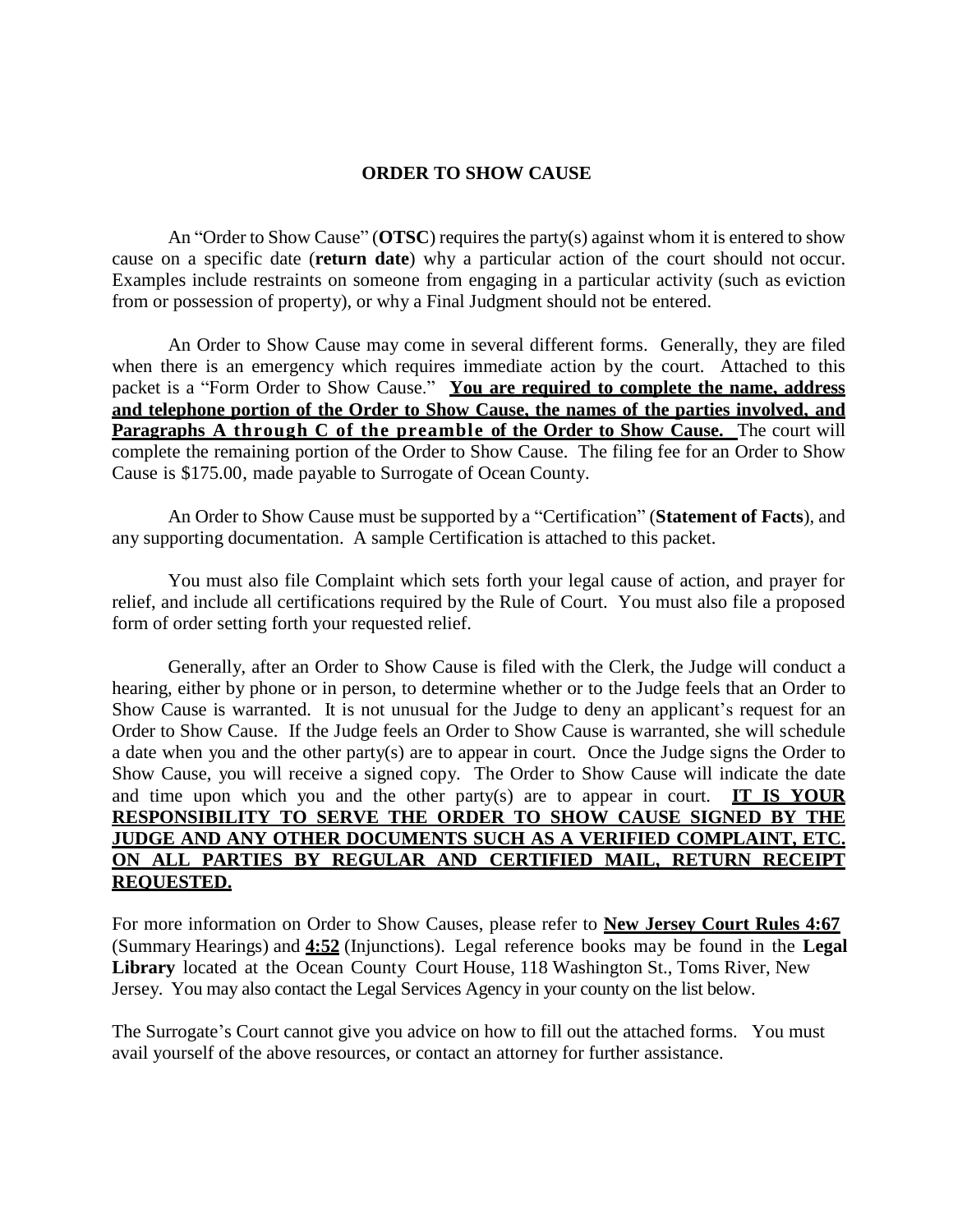(Your Name)

(Your Address & Phone No.)

# **IN THE MATTER OF THE ESTATE ) SUPERIOR COURT OF NEW JERSEY**

## **OF ) CHANCERY DIVISION, PROBATE ) DOCKET NO.**

**Deceased ) CIVIL ACTION**

**) COMPLAINT**

Plaintiff, (Your Name), by way of Complaint, against

**)**

**)**

defendant(s), state the following: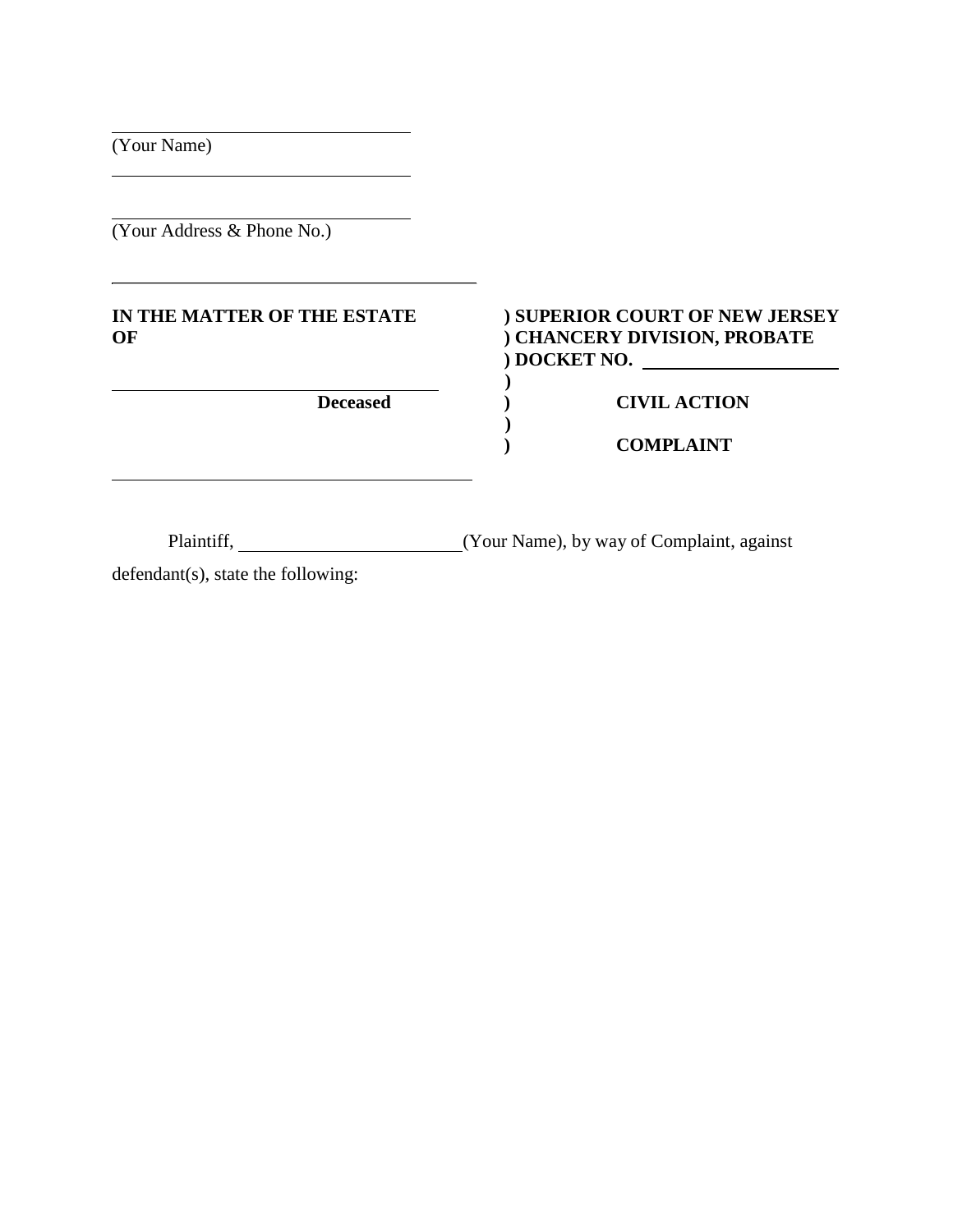WHEREFORE, Plaintiff(s) demand judgment as follows:

| a) | <u> 1980 - Jan Stein Stein Stein Stein Stein Stein Stein Stein Stein Stein Stein Stein Stein Stein Stein Stein S</u> |
|----|----------------------------------------------------------------------------------------------------------------------|
| b) | <u> 1980 - Jan Samuel Barbara, martin di sebagai pertama pertama pertama pertama pertama pertama pertama pertama</u> |
| c) | the contract of the contract of the contract of the contract of the contract of the contract of the contract of      |
| d) |                                                                                                                      |
|    |                                                                                                                      |

(Your Name)

DATED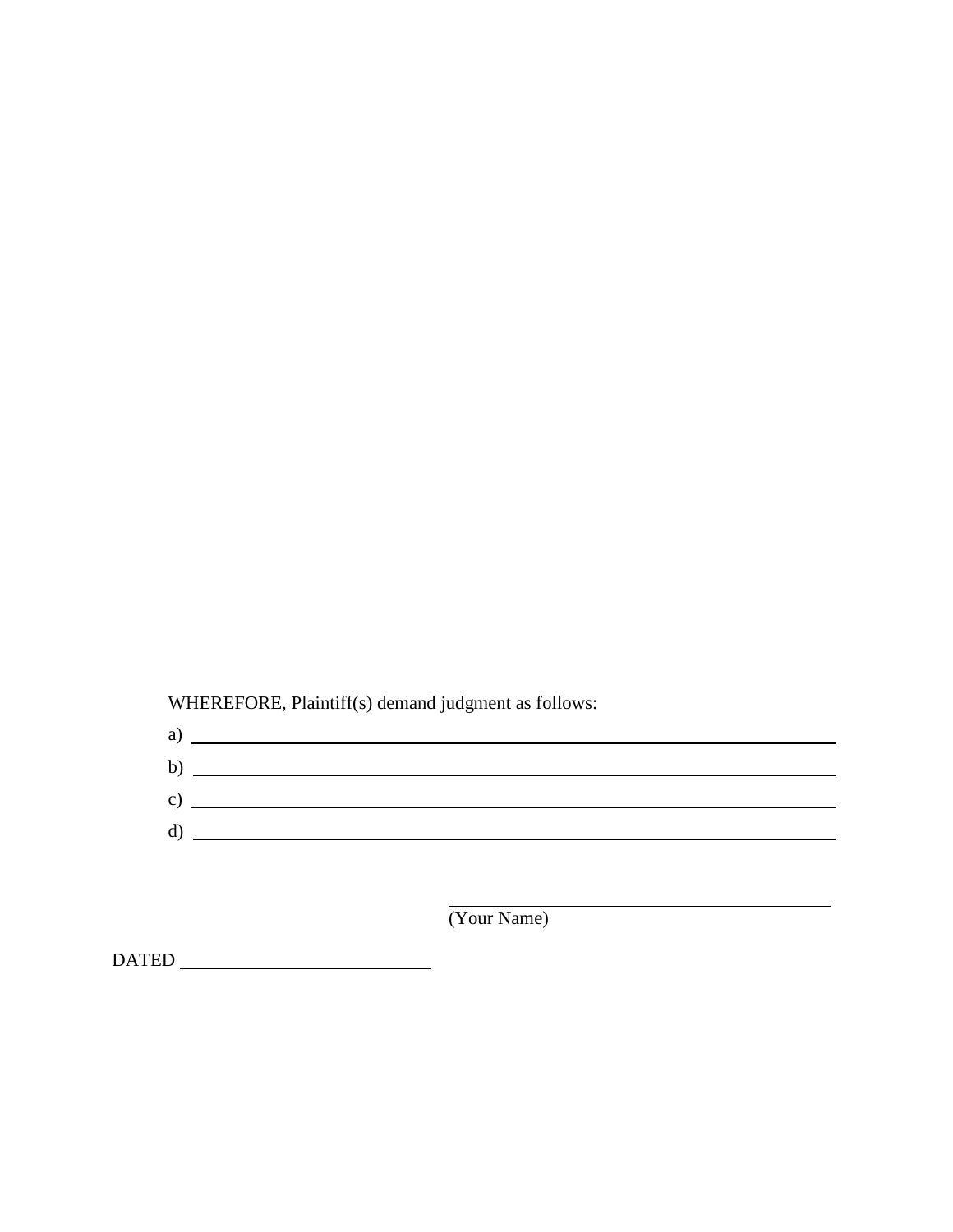| Name: Name and the set of the set of the set of the set of the set of the set of the set of the set of the set of the set of the set of the set of the set of the set of the set of the set of the set of the set of the set o |                                                                                                        |
|--------------------------------------------------------------------------------------------------------------------------------------------------------------------------------------------------------------------------------|--------------------------------------------------------------------------------------------------------|
|                                                                                                                                                                                                                                |                                                                                                        |
| <u> 1989 - Johann Barn, mars eta bat erroman erroman erroman erroman erroman erroman erroman erroman erroman err</u>                                                                                                           |                                                                                                        |
|                                                                                                                                                                                                                                | <b>SUPERIOR COURT OF NEW JERSEY</b><br><b>CHANCERY DIVISION</b><br><b>OCEAN COUNTY</b><br>PROBATE PART |
| IN THE MATTER OF THE ESTATE OF                                                                                                                                                                                                 |                                                                                                        |
| <b>Deceased</b>                                                                                                                                                                                                                | <b>DOCKET NO:</b><br><b>CIVIL ACTION</b><br><b>ORDER TO SHOW CAUSE</b><br><b>SUMMARY ACTION</b>        |
|                                                                                                                                                                                                                                |                                                                                                        |

**THIS MATTER** being brought before the Court by , Plaintiff, Pro Se, seeking relief by way of summary action based upon the facts set forth in the Verified Complaint filed herewith; and the Court having determined that this matter may be commenced by Order to Show Cause as a summary proceeding pursuant to R.4:83-1 and for good cause shown;

**IT IS** on this <u>day of  $\qquad \qquad$ </u>, 20 , **ORDERED** that the parties in interest named in the Verified Complaint and/or Exhibits and Appendix attached thereto appear and show cause on the  $\frac{1}{\sqrt{2}}$  day of  $\frac{1}{\sqrt{2}}$ , 20 before the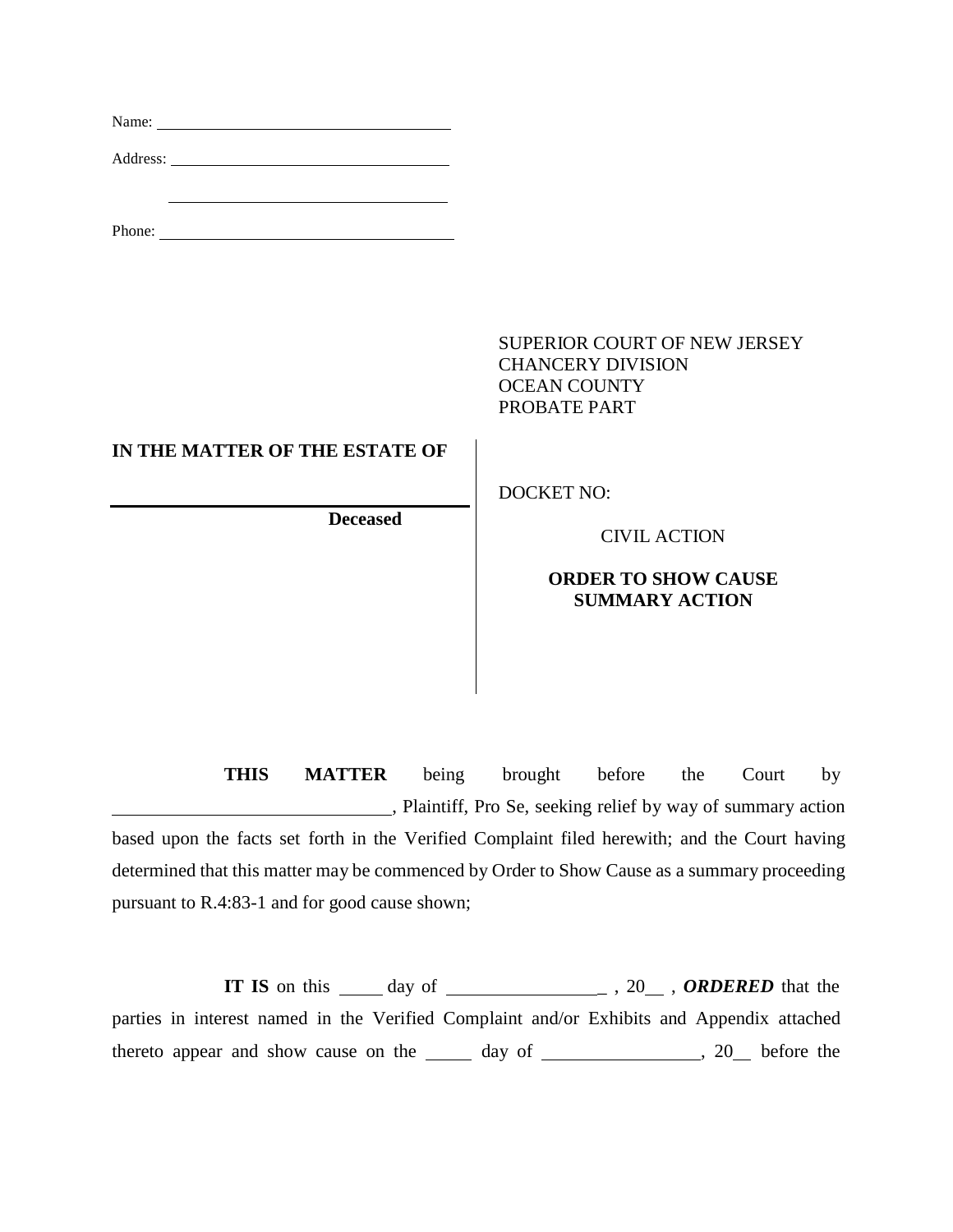Superior Court, Chancery Division, Probate Part at the Ocean County Courthouse, 118 Washington Street, Ocean County Court House, New Jersey at \_\_o'clock in the \_\_\_\_\_\_ noon, or as soon thereafter as counsel can be heard, why judgment should not be entered for:

 $A.$  ; B.  $C.$   $\qquad \qquad$  ;

D. Granting such other relief as the court deems equitable and just.

### And it is further **ORDERED** that:

1. Any party in interest who wishes to be heard with respect to any of the relief requested in the Verified Complaint served with this Order to Show Cause shall file with the Surrogate of Ocean County and serve upon the attorney for the plaintiff at the address set forth above, a written Answer, an answering Affidavit, a Motion returnable on the date this matter is scheduled to be heard, or other response to this Order to Show Cause and to the relief requested in the Verified Complaint by  $\frac{1}{20}$ , 20  $\frac{1}{20}$ . Filing shall be made with the Surrogate of Ocean County and mailed to the Ocean County Surrogate Court, 118 Washington Street, Toms River, NJ, 08753. Such responding party in interest shall also file with such Surrogate by the foregoing date a Proof of Service upon the plaintiff.

2. Any party in interest who fails to timely file and serve a response in the manner provided in Paragraph 1 of this Order to Show Cause shall be deemed in default, the matter may proceed to judgment without any further notice to or participation by such defaulting party in interest, and the judgment shall be binding upon such defaulting party in interest.

3. Parties in interest are hereby advised that a telephone call to the plaintiff, to the plaintiff's attorney, to the Surrogate, or to the Court will not protect your rights; you must file and serve your Answer, answering Affidavit, Motion or other response with the filing fee required by statute. The check or money order for the filing fee in the sum of \$110.00 shall be made payable to the Surrogate of Ocean County where this matter is being heard. If you cannot afford an attorney, you may call the Legal Services Office in the county in which you live. A list of these offices is provided. If you do not have an attorney or are not eligible for free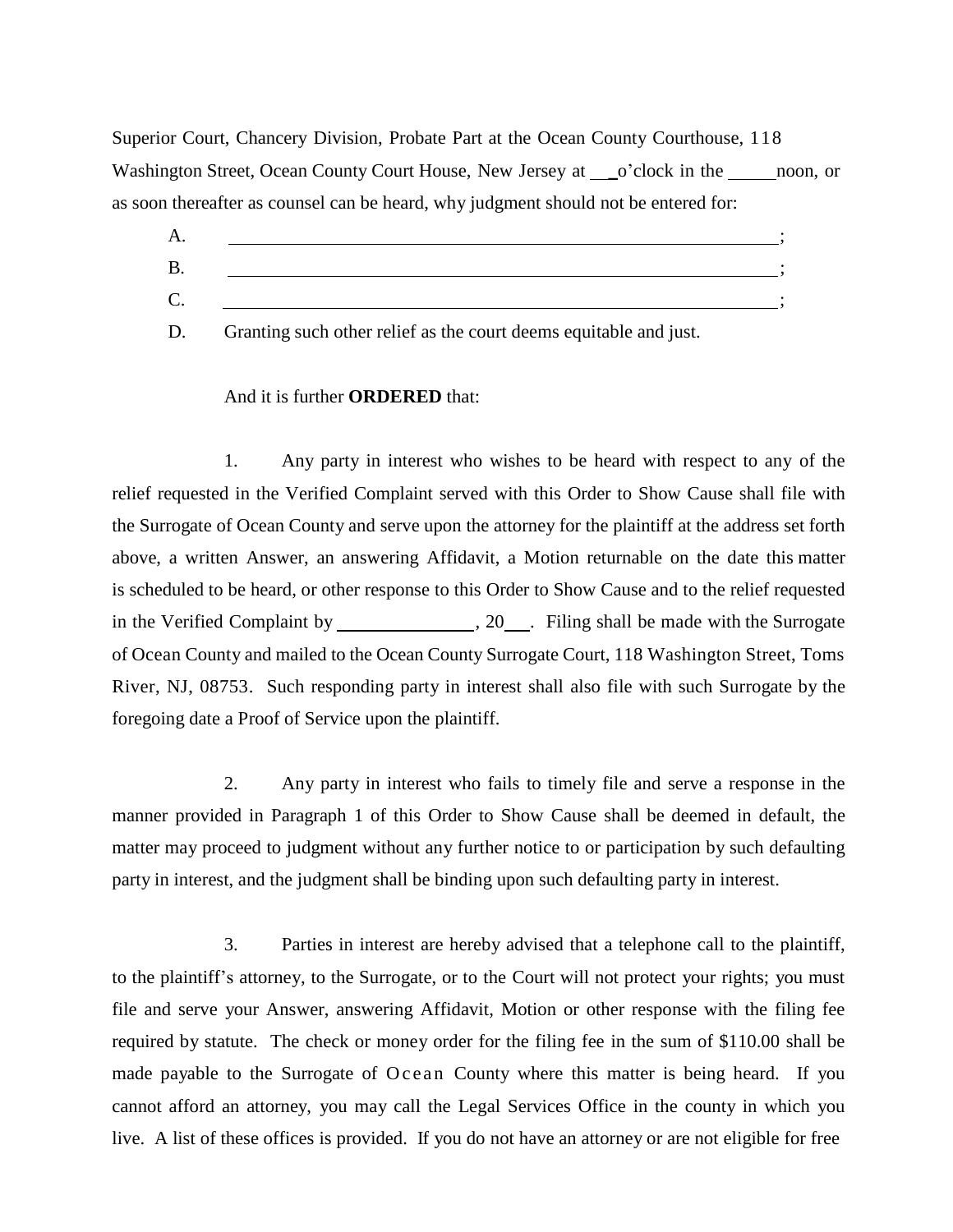legal assistance through the Legal Services Office (or such office does not provide services for this particular type of proceeding), you may obtain a referral to an attorney by calling one of the Lawyer Referral Services. A list of these office numbers is also provided.

4. If no party in interest timely files and serves a response to this Order to Show Cause as provided for above, the application may be decided by the Court on or after the date this matter is scheduled to be heard, and may be decided on the papers without a hearing, provided that the plaintiff has filed a Proof of Service and a proposed form of Judgment as required by Paragraphs 7 and 9 of this Order to Show Cause.

5. If a party in interest timely files a response as provided for above, the Court may entertain argument but will not take testimony on the date this matter is scheduled to be heard.

6. The plaintiff must file and serve any written reply to the response of a party in interest by , 20\_\_\_. The reply papers together with a Proof of Service must be filed with the Surrogate in the county listed.

7. Plaintiff shall submit to the Surrogate an original of a proposed form of Judgment addressing the relief sought on the date this matter is scheduled to be heard (along with a postage-paid return envelope) no later than ten (10) days before the date this matter is scheduled to be heard.

8. A copy of this Order to Show Cause, the Verified Complaint, and all Affidavits, Exhibits, Reports, and attachments submitted in support of this application, all of which shall be certified thereon by plaintiff's attorney to be true copies, shall be served upon the parties in interest listed in the Complaint, personally or by regular and certified mail, return receipt requested (or by registered mail, return receipt requested with respect to any party in interest who resides outside the United States) within five (5) days of the date hereof, in accordance with *R.* 4:67-3, *R.* 4:4-3 and *R.* 4:4-4, this Order to Show Cause being original process.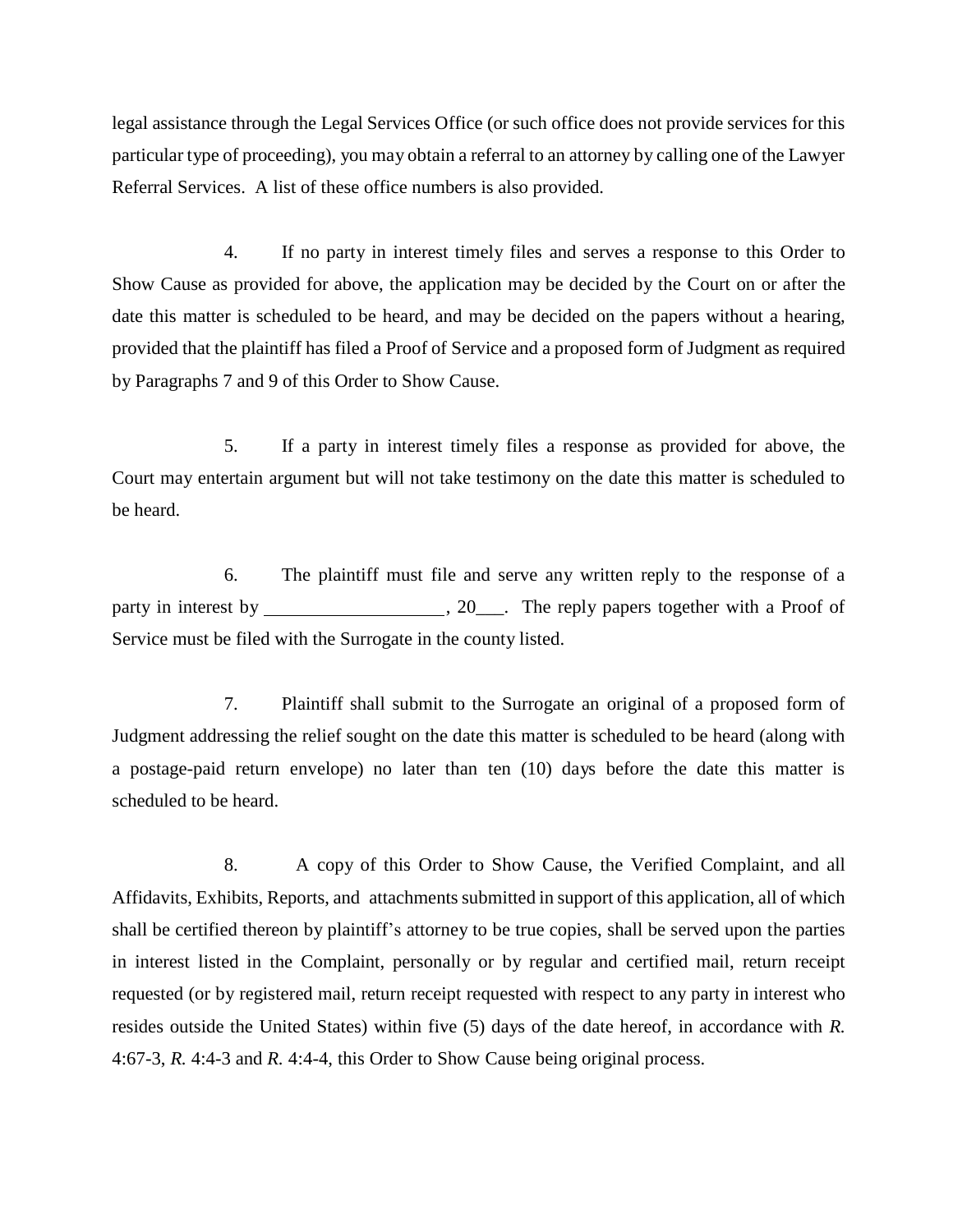9. The plaintiff shall file with the Surrogate of Ocean County a Proof of Service of the documents required by Paragraph 8 above to be served on the parties in interest no later than ten (10) days before the date this matter is scheduled to be heard.

10. The Court will entertain argument, but not testimony, on the return date of the Order to Show Cause, unless the Court and parties are advised to the contrary no later than three (3) days before the return date.

SURROGATE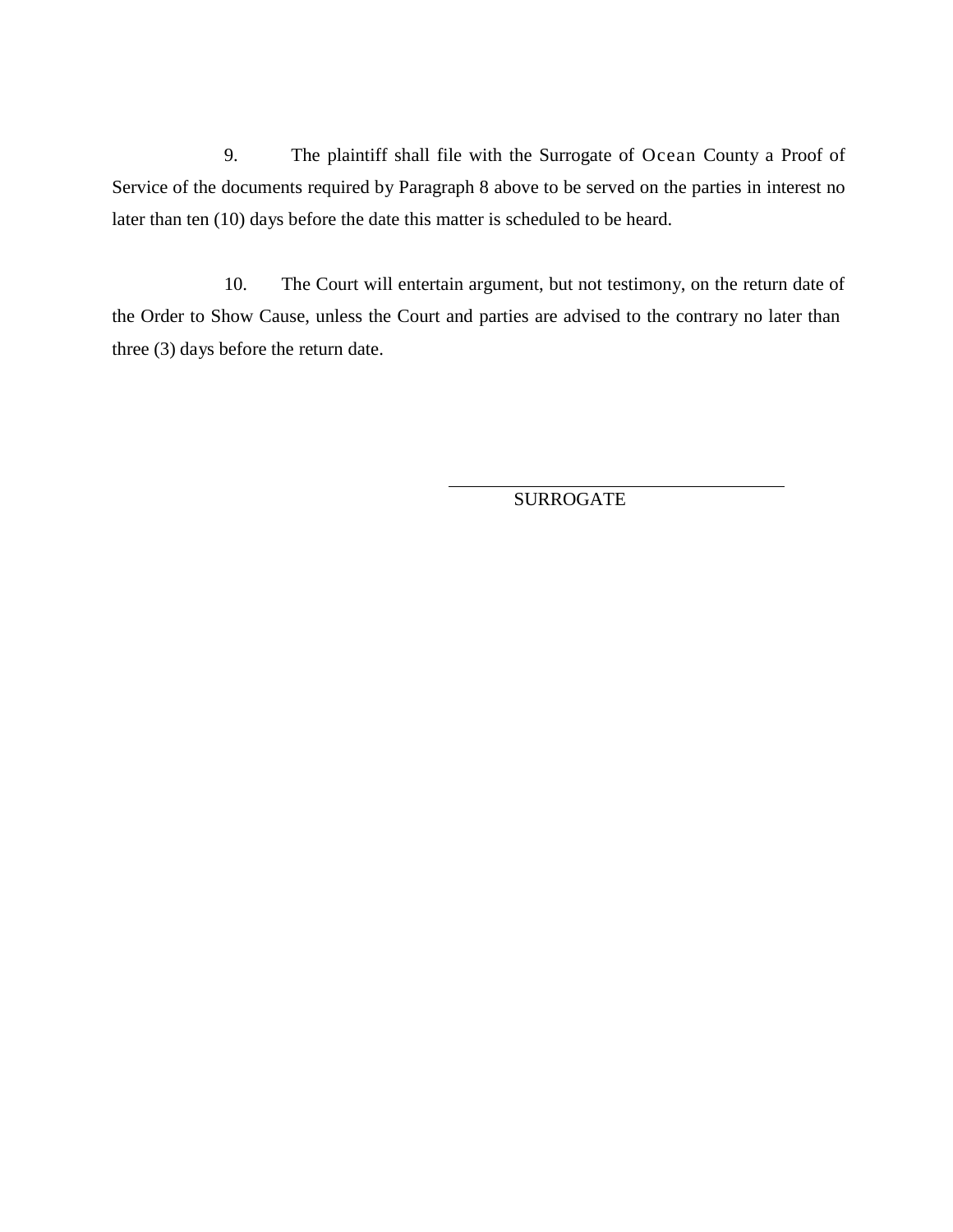Atlantic County Surrogate Atlantic County Civil Courthouse 1201 Bacharach Blvd. Atlantic City, NJ 08401

Bergen County Surrogate Bergen County Justice Center 10 Main Street, Room 211, P.O. Box 600, Hackensack, NJ 07601-7691

Burlington County Surrogate Burlington County Court Complex 49 Rancocas Road, 1st floor PO Box 6000, Mt. Holly, NJ 08060-1827

Camden County Surrogate Camden County Surrogate Office 415 Federal Street, Camden, NJ 08103-1122

Cape May County Surrogate 4 Moore Rd., POB 207 Cape May Court House, NJ 08210

Cumberland County Surrogate Cumberland County Courthouse 60 West Broad Street, Suite A111 Bridgeton, NJ 08302

Essex County Surrogate 206 Hall of Records 465 Dr. Martin Luther King, Jr. Blvd., Newark, NJ 07102

Gloucester County Surrogate Surrogate Building 17 North Broad Street, 1st flr. P.O. Box 177, Woodbury, NJ 08096-7177

Hudson County Surrogate Administration Bldg. 595 Newark Ave., Room 107 Jersey City, NJ 07306

Hunterdon County Surrogate Hunterdon County Justice Center 65 Park Avenue P.O. Box 2900, Flemington, NJ 08822-2900

Mercer County Surrogate Mercer County Courthouse 175 So. Broad Street P.O. Box 8068,Trenton, NJ 08650-0068

Middlesex County Surrogate Administration Building 75 Bayard Street, PO Box 790 New Brunswick, NJ 08903-0790

Monmouth County Surrogate Hall of Records 1 East Main Street P.O. Box 1265, Freehold, NJ 07728-1265

Morris County Surrogate Administrative & Records Bldg, 5th Fl. Court Street P.O. Box 900 Morristown, NJ 07963-0900

ATLANTIC COUNTY: LAWYER REFERRAL: (609) 345-3444 LEGAL SERVICES: (609) 348-4200

BERGEN COUNTY: LAWYER REFERRAL (201) 488-0044 LEGAL SERVICES (201) 487-2166

BURLINGTON COUNTY: LAWYER REFERRAL (609) 261-4862 LEGAL SERVICES (800) 496-4570

CAMDEN COUNTY: LAWYER REFERRAL: (856) 964-4520 LEGAL SERVICES: (856) 964-2010

CAPE MAY COUNTY: LAWYER REFERRAL: (609) 463-0313 LEGAL SERVICES :(609) 465-3001

CUMBERLAND COUNTY: LAWYER REFERRAL: (856) 692-6207 LEGAL SERVICES: (856) 451-0003

ESSEX COUNTY: LAWYER REFERRAL: (973) 622-6207 LEGAL SERVICES: (973) 624-4500

GLOUCESTER COUNTY: LAWYER REFERRAL: (856) 848-4589 LEGAL SERVICES: (856) 848-5360

HUDSON COUNTY: LAWYER REFERRAL: (201) 798-2727 LEGAL SERVICES: (201) 792-6363

HUNTERDON COUNTY: LAWYER REFERRAL: (908) 263-6109 LEGAL SERVICES: (908) 782-7979

MERCER COUNTY: LAWYER REFERRAL: (609) 585-6200 LEGAL SERVICES: (609) 695-6249

MIDDLESEX COUNTY: LAWYER REFERRAL: (732) 828-0053 LEGAL SERVICES: (732) 249-7600

MONMOUTH COUNTY: LAWYER REFERRAL: (732) 431-5544 LEGAL SERVICES: (732) 866-0020

MORRIS COUNTY: LAWYER REFERRAL: (973) 267-5882 LEGAL SERVICES: (973) 285-6911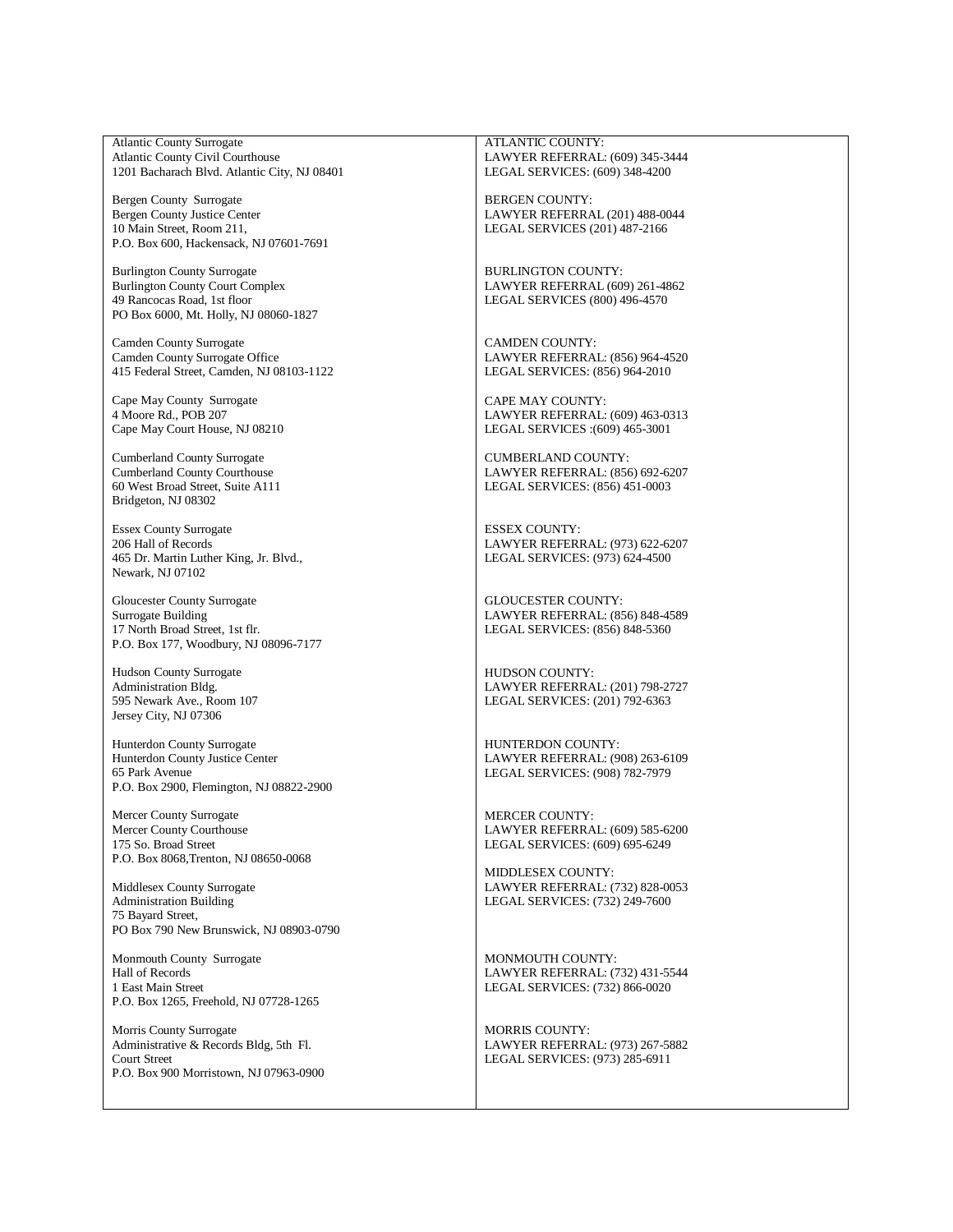Ocean County Surrogate Ocean County Courthouse 118 Washington Street P.O. Box 2191, Toms River, NJ 08754-2191

Passaic County Surrogate Passaic County Courthouse 77 Hamilton Street Paterson, NJ 07505

Salem County Surrogate Salem County Surrogate's Court 92 Market Street Salem, NJ 08079

Somerset County Surrogate Somerset Co. Surrogate's Office 20 Grove Street P.O. Box 3000, Somerville, NJ 08876

Sussex County Surrogate Sussex County Surrogate's Court 4 Park Place, 2nd flr., Newton, NJ 07860

Union County Surrogate Union County Courthouse 2 Broad Street, 2nd flr. Elizabeth, NJ 07207-6001

Warren County Surrogate Warren County Courthouse 413 Second Street Belvidere, NJ 07823-1500

### OCEAN COUNTY:

LAWYER REFERRAL: (732) 240-3666 LEGAL SERVICES: (732) 341-2727

PASSAIC COUNTY: LAWYER REFERRAL: (973) 278-9223 LEGAL SERVICES: (973) 523-2900

SALEM COUNTY: LAWYER REFERRAL: (856) 678-8363 LEGAL SERVICES: (856) 451-0003

SOMERSET COUNTY: LAWYER REFERRAL: (908) 685-2323 LEGAL SERVICES: (908) 231-0840

SUSSEX COUNTY: LAWYER REFERRAL: (973) 267-5882 LEGAL SERVICES: (973) 383-7400

UNION COUNTY: LAWYER REFERRAL: (908) 353-4715 LEGAL SERVICES: (908) 354-4340

W ARREN COUN T Y : LAWYER REFERRAL: (908) 387-1835 LEGAL SERVICES: (908) 475-2010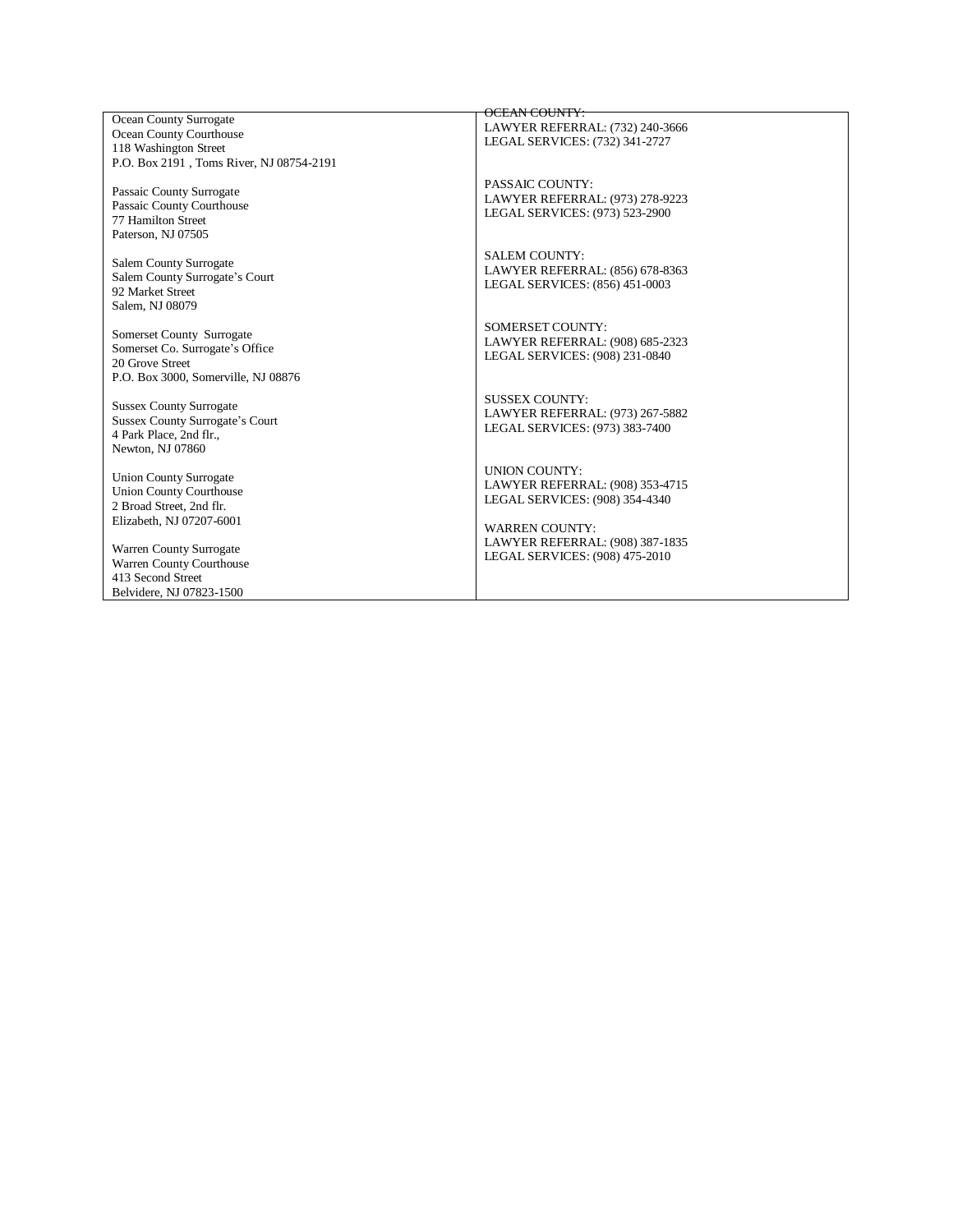(Your Name)

(Your Address & Phone No.)

## **IN THE MATTER OF THE ESTATE ) SUPERIOR COURT OF NEW JERSEY**

**Deceased**

## **) CHANCERY DIVISION, PROBATE ) DOCKET NO.**

### **CIVIL ACTION**

## **CERTIFICATION PURSUANT TO R.4:5-1**

**I, (Your Name),** being of full age, certify as follows:

1. I am the plaintiff in the foregoing action.

2. To the best of my knowledge, information and belief, the matter in controversy is not the subject of any action pending in any court in the State of New Jersey, or in a pending arbitration of valid jurisdiction. To the best of my knowledge there are no other parties who should be named in this matter. I certify that the statements noted above are true. I am aware that if any of the statements made by me are willfully false, I am subject to punishment by this court.

(Your Name)

DATED: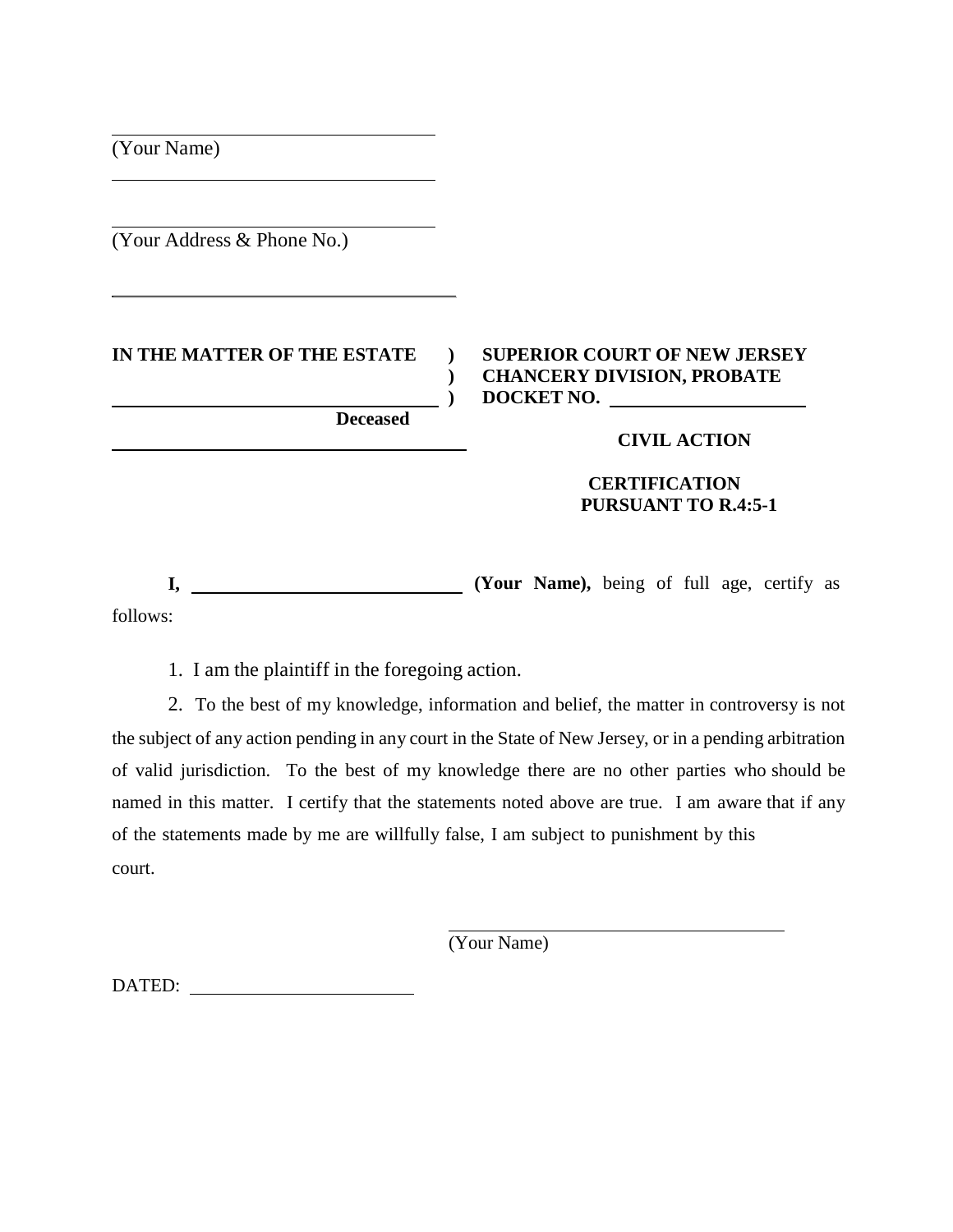| <u> 1980 - Andrea Stadt Britain, amerikansk politik (* 1950)</u>      |                                                                              |
|-----------------------------------------------------------------------|------------------------------------------------------------------------------|
| (Your Address & Phone No.)                                            |                                                                              |
| IN THE MATTER OF THE ESTATE                                           | ) SUPERIOR COURT OF NEW JERSEY<br>) CHANCERY DIVISION, PROBATE<br>DOCKET NO. |
| <b>Deceased</b>                                                       | <b>Civil Action</b>                                                          |
|                                                                       | <b>ORDER</b>                                                                 |
|                                                                       |                                                                              |
|                                                                       |                                                                              |
|                                                                       |                                                                              |
| and the court having considered the matter, and for good cause shown; |                                                                              |
|                                                                       |                                                                              |
|                                                                       |                                                                              |
|                                                                       |                                                                              |
|                                                                       |                                                                              |

**J.S.C.**